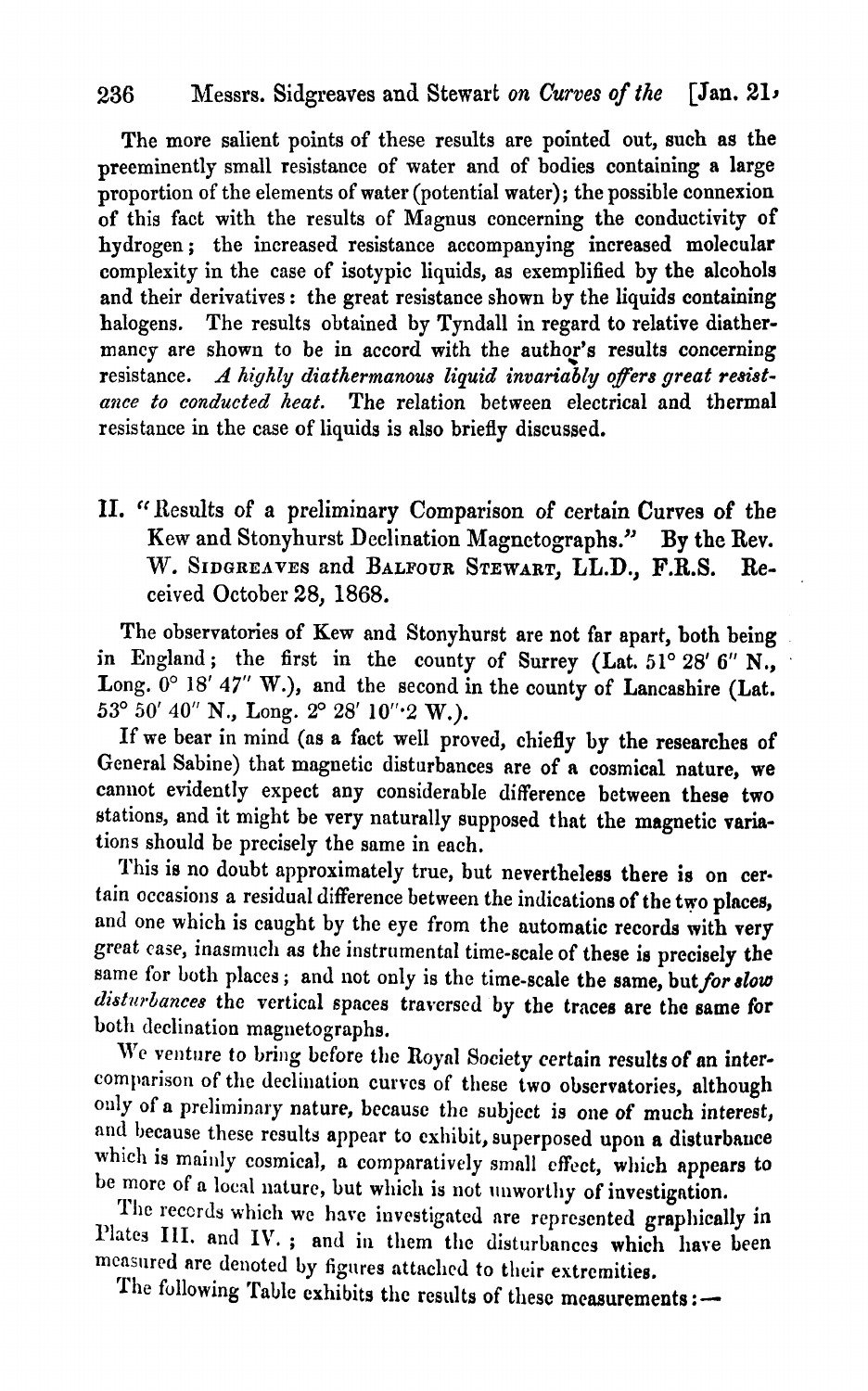$\mathcal{L}^{\text{max}}_{\text{max}}$  , where  $\mathcal{L}^{\text{max}}_{\text{max}}$  $\hat{\mathcal{L}}_{\text{max}}$  and  $\hat{\mathcal{L}}_{\text{max}}$  $\mathcal{L}^{\text{max}}_{\text{max}}$  and  $\mathcal{L}^{\text{max}}_{\text{max}}$  $\label{eq:2.1} \mathcal{L}_{\mathcal{A}}(\mathcal{A}) = \mathcal{L}_{\mathcal{A}}(\mathcal{A}) = \mathcal{L}_{\mathcal{A}}(\mathcal{A})$  $\mathcal{L}(\mathcal{L}^{\text{max}})$  . The  $\mathcal{L}(\mathcal{L}^{\text{max}})$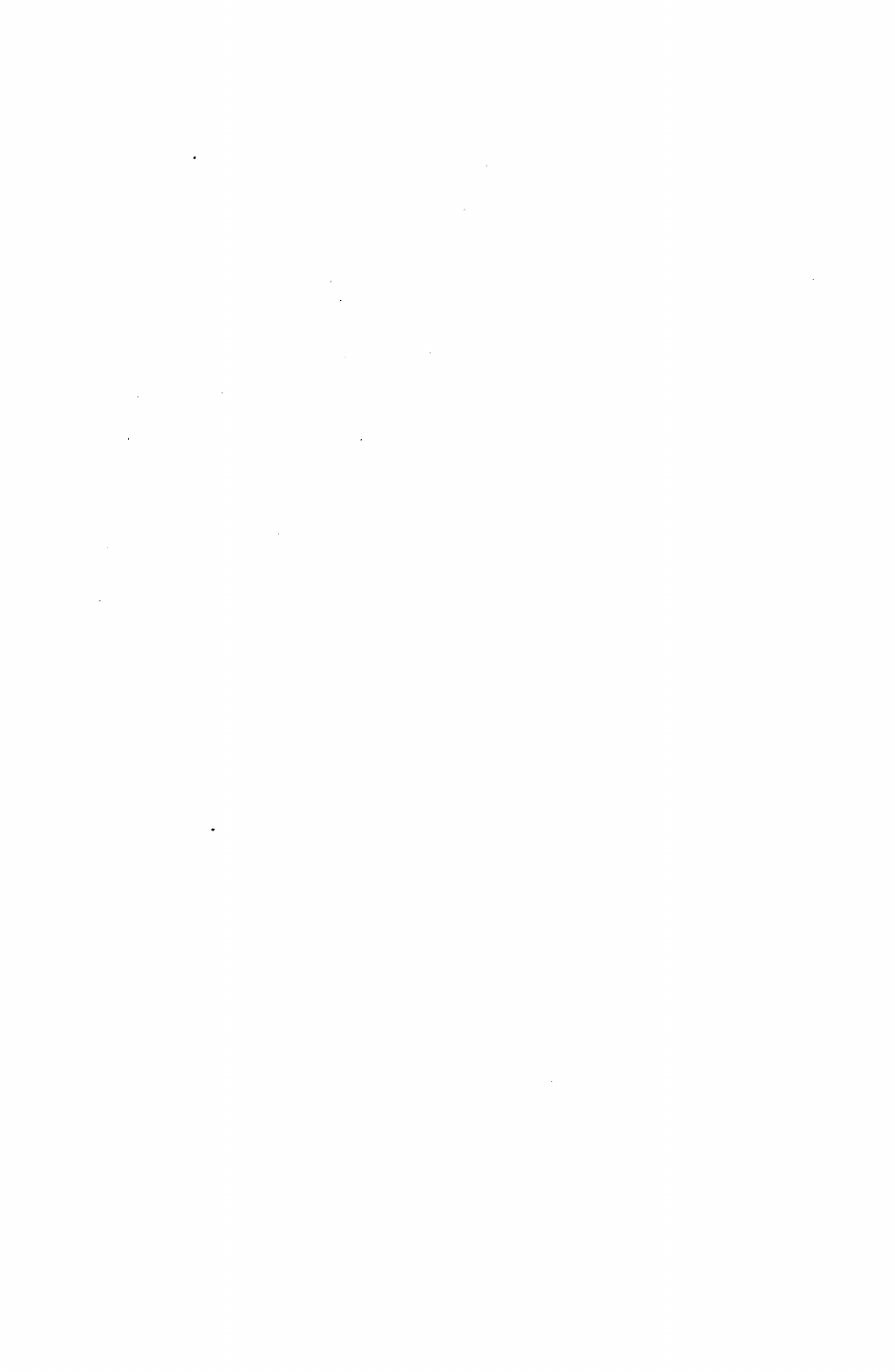Sidgreaves & Stewart. 1868.



W.H. Wesley del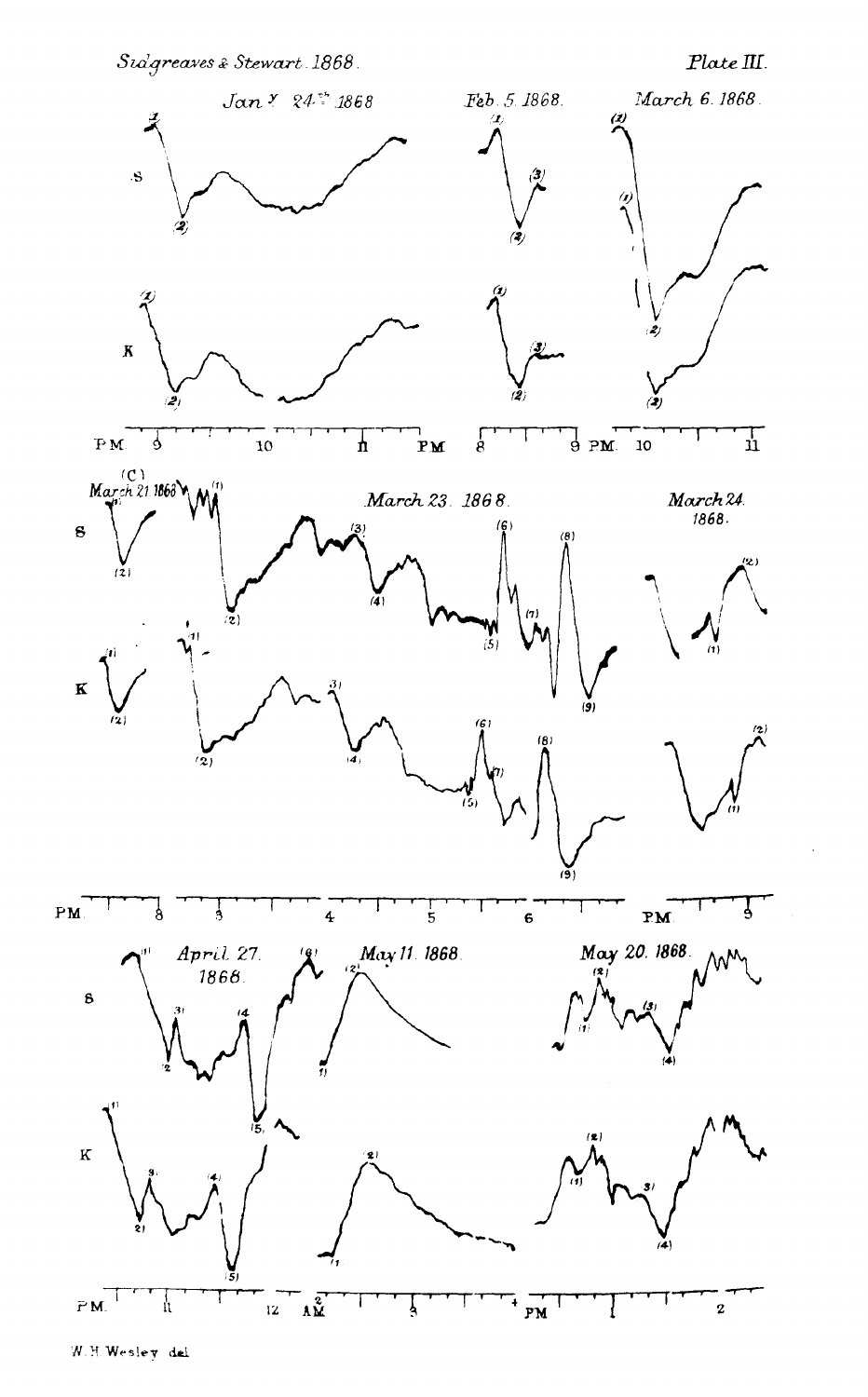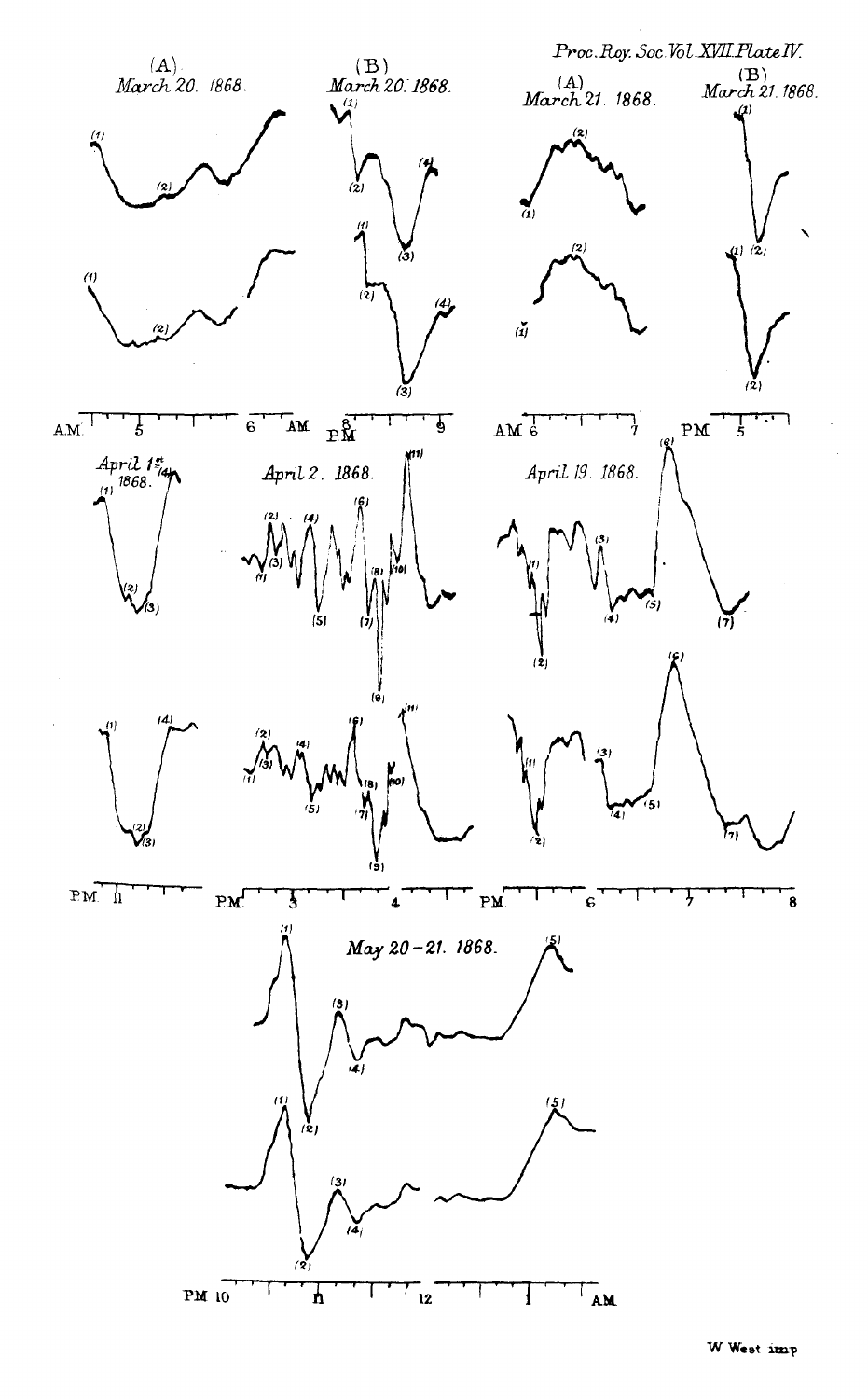$\frac{1}{2} \left( \frac{1}{2} \right) \left( \frac{1}{2} \right)$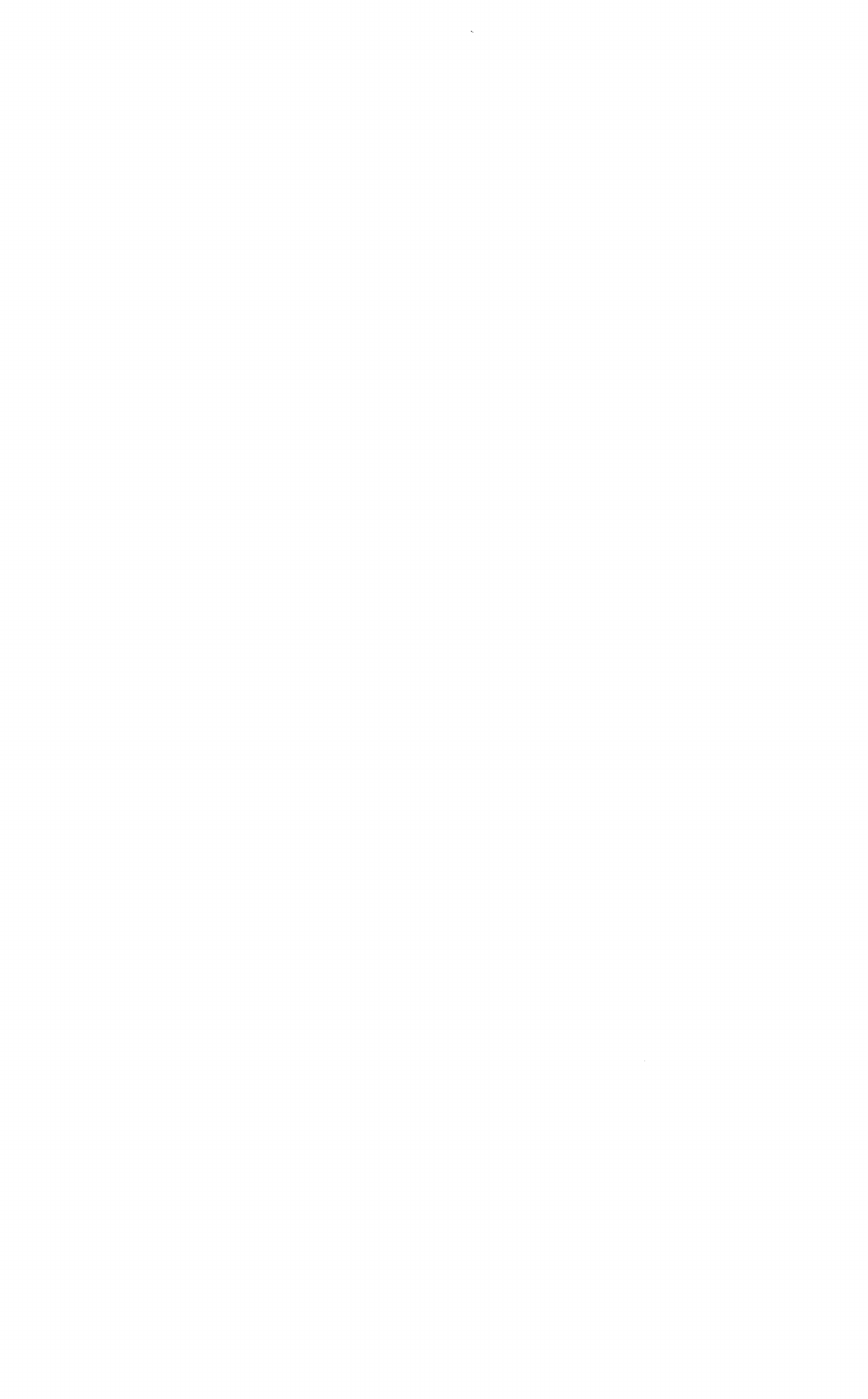|                         |                    | Duration,    |           | Amount of vertical dis- | Abruptness repre-              | Stonyhurst                        |
|-------------------------|--------------------|--------------|-----------|-------------------------|--------------------------------|-----------------------------------|
| Date                    | Disturbance        | in           |           | turbance in units of    | sented by vertical             | minus                             |
| (see Plate).            | measured.          | minutes.     |           | scale (hundredths of    | disturbance at Kew Kew distur- |                                   |
|                         |                    |              | an inch.) |                         | in one minute.                 | bance.                            |
| 1868.                   |                    |              | Kew.      | Stonyhurst.             |                                |                                   |
| Jan. 24.                | $(1)$ to $(2)$ .   | 14           | 52        | 54                      | 3.7                            | - 2<br>┿                          |
| 5.<br>Feb.              | $(1)$ to $(2)$     | 12           | 51        | 57                      | 4.2                            | $+6$                              |
|                         | $(2)$ to $(3)$     | 17           | 18        | 24                      | 2.6                            | $+6$                              |
| ,,<br>Mar. 6.           | $(1)$ to $(2)$     | 17           | 107       | 115                     | 6.3                            | $+8$                              |
| 20(A).                  | to $(2)$<br>(1)    | long con-    | 30        | 31                      | slow and curved                | -1<br>$\div$                      |
|                         |                    | tinued.      |           |                         | disturbance.                   |                                   |
| 20 (в).                 | $(1)$ to $(2)$     | 4            | 30        | 40                      | 7.5                            | $+10$                             |
|                         | $(3)$ to $(4)$     | 12           | 40        | 45                      | 3.3                            | $+5$                              |
| $2\overset{''}{1}(B)$ . | $(1)$ to $(2)$     | $\mathbf{1}$ | 71        | 73                      | 6.4                            | $+2$                              |
|                         | $(1)$ to $(2)$     | long con-    | 41        | 40                      | slow and curved                | -1                                |
| 21(A).                  |                    | tinued.      |           |                         | disturbance.                   |                                   |
| 21(c).                  | $(1)$ to $(2)$     | 8            | 30        | 35                      | 3.5                            | $+5$                              |
| 23.                     | $(1)$ to $(2)$     | 7            | 61        | 72                      | 8.7                            | $+11$                             |
|                         | $(3)$ to $(4)$     |              | doubtful. |                         |                                |                                   |
| ,,                      | (5) to (6)         | 3            | 32        | 57                      | 10.7                           | $+25$                             |
| ,,                      | '6) to<br>(7)      | 2.5          | 30        | 40                      | 12.0                           | $+10$                             |
| ,,                      | (8) to<br>(9)      | 10           | 70        | 90                      | 7.0                            | $+20$                             |
| ,,<br>24.               | (2)<br>to<br>(1)   | 12           | 40        | 44                      | 3.3                            | $+4$                              |
| Apr.<br>ı.              | (2)<br>(1)<br>to   | 11           | 57        | 60                      | 5.2                            | $+3$                              |
|                         | 3)<br>to<br>(4)    | 10           | 63        | 70                      | 6.3                            | -7<br>$+$                         |
| 11<br>2                 | (2)<br>(1)<br>to   | 4.5          | 21        | 30                      | 4.7                            | $+9$                              |
|                         | (3)<br>'2)<br>to   | 4            | 11        | 21                      | 2.8                            | $+10$                             |
| ,,                      | (5)<br>to<br>4)    | 4.5          | 30        | 51                      | 6.6                            | $+21$                             |
| $^{\prime \prime}$      | (7)<br>(6) to      | 4            | 45        | 66                      | 11.2                           | $+21$                             |
| ,,                      | '8) to<br>(9)      | 4.5          | 43        | 65                      | 9.6                            | $+22$                             |
| ,,                      | (11)<br>(10)<br>to | 5            | 39        | 63                      | 7.8                            | $+24$                             |
| ,,<br>19.               | Œ<br>to<br>(2)     | 5.5          | 35        | 50                      | 6.4                            | $+15$                             |
|                         | '3)<br>to<br>(4)   | 5.5          | 27        | 38                      | 4.9                            | $+11$                             |
| ,,                      | 5)<br>(6)<br>to    | 10           | 74        | 87                      | 7.4                            | $+13$                             |
| ,,                      | 6<br>to<br>(7)     | 23           | 94        | 99                      | 4.1                            | -5<br>$+$                         |
| ,,<br>27.               | (2)<br>п<br>to     | 16           | 63        | 60                      | 4.0                            | 3                                 |
|                         | to $(3)$<br>′2     | 7            | 22        | 22                      | 3-1                            | 0                                 |
| "                       | to $(5)$<br>4)     | 6            | 52        | 60                      | 8.7                            | 8<br>┿                            |
| ,,<br>May 11.           | Ί<br>(2)<br>to     | 17           | 53        | 53                      | 3·1                            | 0                                 |
| 20.                     | to $(2)$<br>(1)    | 7            | 20        | 24                      | 2.9                            | $\div$<br>$\overline{\mathbf{4}}$ |
|                         | 3)<br>to<br>(4)    | 12           | 22        | 23                      | 1.8                            | + 1                               |
| .,<br>$20 - 21.$        | $(1)$ to<br>(2)    | 12           | 90        | Ш                       | 7.5                            | $+21$                             |
|                         | $21$ to $(3)$      | 14           | 40        | 65                      | 2.9                            | $+25$                             |
| ,,                      | (3) to (4)         | 10           | 20        | 30.                     | 2.0                            | $+10$                             |
| ,,                      | to $(5)$<br>(4)    | long con-    | 65        | 65                      | slow and curved                | 0                                 |
| ,,                      |                    | tinued.      |           |                         | disturbance.                   |                                   |
|                         |                    |              |           |                         |                                |                                   |

It may be inferred from this Table that where the disturbances are slow and long continued, that is to say, where there is scarcely any abruptness, the amount of disturbance as represented by the traces is the same for both places; and this is quite confirmed by placing the curves the one over the other, when they will be found to coincide even in their most minute features.

Let us now take the excesses of Stonyhurst over Kew for the various disturbances, and endeavour to see if this element is in any way connected with the abruptness of the disturbance.

We may for convenience sake divide these excesses into four groups.